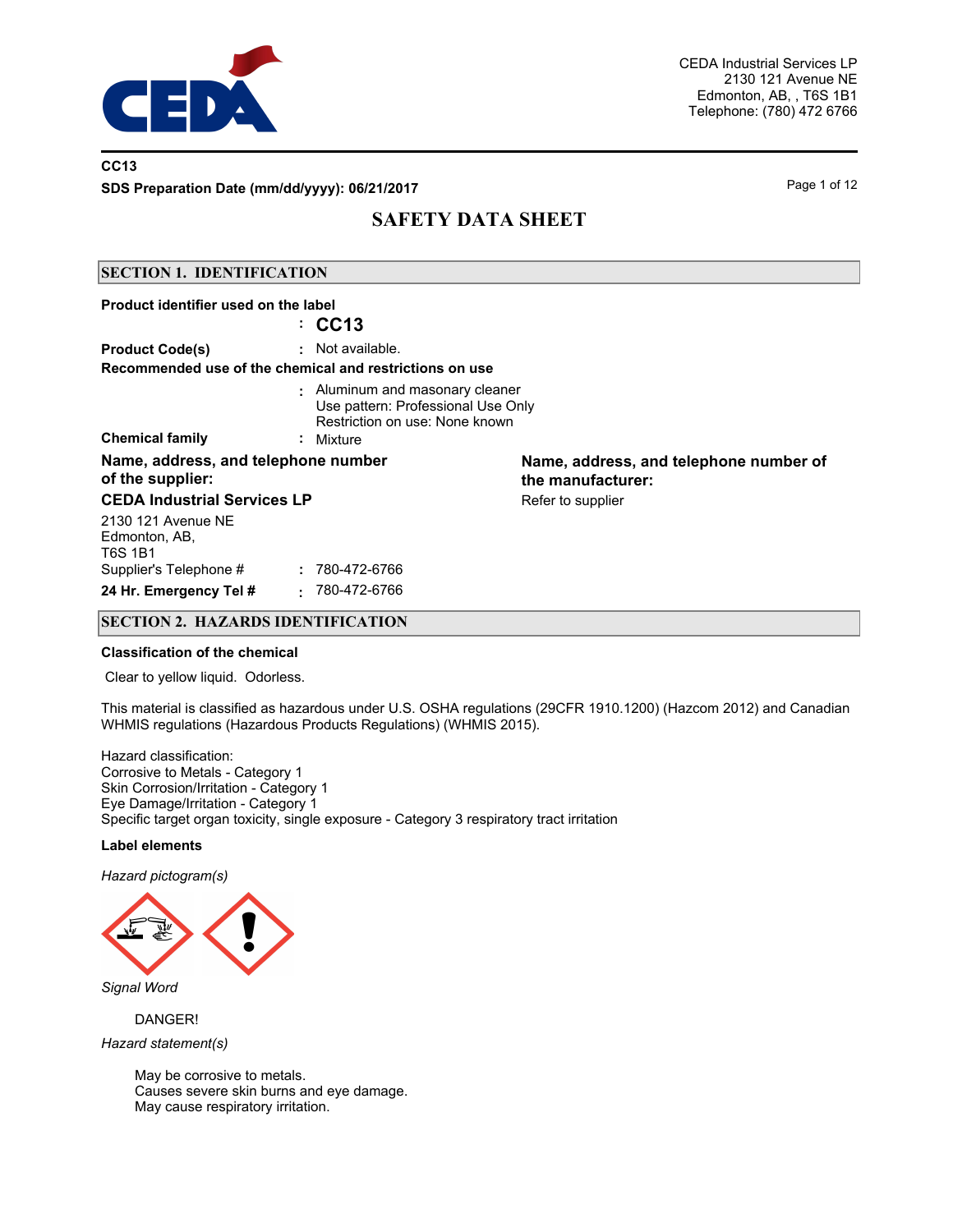

## **CC13 SDS Preparation Date (mm/dd/yyyy): 06/21/2017** Page 2 of 12

# **SAFETY DATA SHEET**

### *Precautionary statement(s)*

Keep only in original container. Do not breathe mist. Wash thoroughly after handling. Use only outdoors or in a well-ventilated area. Wear protective gloves/clothing and eye/face protection.

IF SWALLOWED: Rinse mouth. Do NOT induce vomiting. IF ON SKIN (or hair): Take off immediately all contaminated clothing. Rinse skin with water/shower. Wash contaminated clothing before reuse. If inhaled: Remove person to fresh air and keep comfortable for breathing. Immediately call a POISON CENTER or doctor/physician. IF IN EYES: Rinse cautiously with water for several minutes. Remove contact lenses, if present and easy to do. Continue rinsing. Immediately call a POISON CENTER or doctor/physician. Absorb spillage to prevent material damage.

Store in corrosive resistant container with a resistant inner liner. Store locked up. Store in a well-ventilated place. Keep container tightly closed.

Dispose of contents/container in accordance with local regulation.

### **Other hazards**

Other hazards which do not result in classification:

Burning produces obnoxious and toxic fumes. Chronic skin contact with low concentrations may cause dermatitis. May cause respiratory tract irritation.

### **SECTION 3. COMPOSITION/INFORMATION ON INGREDIENTS**

### Mixture

| <b>Chemical name</b>            | Common name and synonyms                   | CAS#       | Concentration (% by weight) |
|---------------------------------|--------------------------------------------|------------|-----------------------------|
| <b>Phosphoric acid</b>          | Orthophosphoric acid<br>Hydrogen Phosphate | 7664-38-2  | $35.0 - 40.0$               |
| Dipropylene glycol methyl ether | <b>DPGMF</b>                               | 34590-94-8 | $5.0 - 7.0$                 |
| Citric acid                     | 2-Hydroxypropanetricarboxylic<br>acid      | 77-92-9    | $5.0 - 7.0$                 |
| Nonylphenol, ethoxylated        | Polyethylene glycol nonylphenyl<br>ether   | 9016-45-9  | $5.0 - 7.0$                 |

The % concentrations for the above listed chemicals will vary from batch to batch. Concentrations listed represent the actual concentration range for each chemical.

### **SECTION 4. FIRST-AID MEASURES**

### **Description of first aid measures**

| Ingestion    | : Never give anything by mouth to an unconscious person. Do NOT induce vomiting.<br>Have victim rinse mouth with water, then give one to two glasses of water to drink.<br>Seek immediate medical attention/advice.                                                                                                                                  |
|--------------|------------------------------------------------------------------------------------------------------------------------------------------------------------------------------------------------------------------------------------------------------------------------------------------------------------------------------------------------------|
| Inhalation   | Immediately remove person to fresh air. If breathing is difficult, give oxygen by<br>qualified medical personnel only. If breathing has stopped, give artificial respiration.<br>Seek immediate medical attention/advice.                                                                                                                            |
| Skin contact | : Wear appropriate protective equipment. Remove/Take off immediately all<br>contaminated clothing. Immediately flush skin with gently flowing, running water for at<br>least 20 minutes. Do not rub area of contact. Obtain medical attention immediately.<br>Wash contaminated clothing before reuse. Contaminated leather may require<br>disposal. |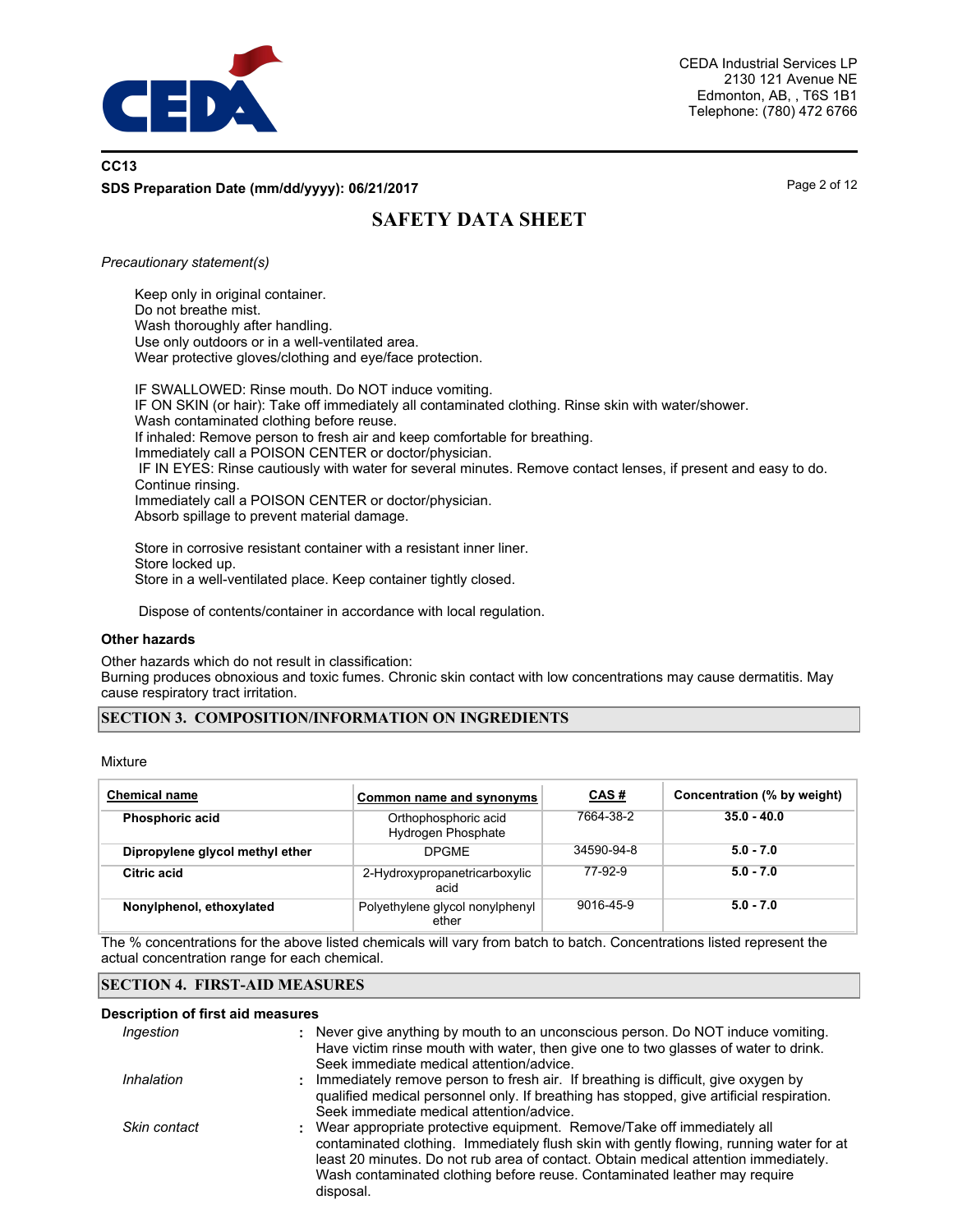

### **CC13 SDS Preparation Date (mm/dd/yyyy): 06/21/2017** Page 3 of 12

## **SAFETY DATA SHEET**

| Eye contact | : Wear appropriate protective equipment. Protect unharmed eye. If in contact with eyes,<br>immediately flush eyes with running water for at least 20 minutes. If contact lens is<br>present, DO NOT delay flushing or attempt to remove the lens until flushing is done.<br>Obtain medical attention immediately.<br>Most important symptoms and effects, both acute and delayed                                                                                                                                                                                                                                                                                                                         |
|-------------|----------------------------------------------------------------------------------------------------------------------------------------------------------------------------------------------------------------------------------------------------------------------------------------------------------------------------------------------------------------------------------------------------------------------------------------------------------------------------------------------------------------------------------------------------------------------------------------------------------------------------------------------------------------------------------------------------------|
|             | : Causes severe skin irritation. Symptoms may include redness, blistering, pain and<br>swelling. Causes serious eye damage. Symptoms may include severe pain, blurred<br>vision, redness and corrosive damage. May cause respiratory irritation. Symptoms<br>may include coughing, choking and wheezing. Could result in pulmonary edema (fluid<br>accumulation). Symptoms of pulmonary edema (chest pain, shortness of breath) may<br>be delayed. Ingestion may cause severe burns to the mucous membranes of the<br>digestive tract. Symptoms may include abdominal pain, vomiting, burns, perforations<br>and bleeding.<br>Indication of any immediate medical attention and special treatment needed |
|             | : Immediate medical attention is required. Causes chemical burns. Treat                                                                                                                                                                                                                                                                                                                                                                                                                                                                                                                                                                                                                                  |

symptomatically.

### **SECTION 5. FIRE-FIGHTING MEASURES**

#### **Extinguishing media**

*Suitable extinguishing media*

**:** Use media suitable to the surrounding fire such as water fog or fine spray, alcohol foams, carbon dioxide and dry chemical.

*Unsuitable extinguishing media*

**:** Use water spray with caution. Do not use a solid water stream as it may scatter and spread fire.

#### **Special hazards arising from the substance or mixture / Conditions of flammability**

Not considered flammable. Closed containers may rupture if exposed to excess heat **:** or flame due to a build-up of internal pressure.

### **Flammability classification (OSHA 29 CFR 1910.106)**

**:** Not flammable.

#### **Hazardous combustion products**

**:** Phosphorus oxides .

#### **Special protective equipment and precautions for firefighters**

*Protective equipment for fire-fighters*

**:** Firefighters must use standard protective equipment including flame retardant coat, helmet with face shield, gloves, rubber boots, and in enclosed spaces, SCBA.

*Special fire-fighting procedures*

**:** Firefighters should wear proper protective equipment and self-contained breathing apparatus with full face piece operated in positive pressure mode. Move containers from fire area if safe to do so. Use water to cool fire-exposed containers. Prevent runoff from fire control or dilution from entering sewers, drains, drinking water supply or any natural waterway. Dike for water control.

### **SECTION 6. ACCIDENTAL RELEASE MEASURES**

### **Personal precautions, protective equipment and emergency procedures**

|                                  | : Restrict access to area until completion of clean-up. Ensure clean-up is conducted by<br>trained personnel only. All persons dealing with clean-up should wear the appropriate<br>protective equipment including self-contained breathing apparatus. Refer to Section 8.<br><b>EXPOSURE CONTROLS AND PERSONAL PROTECTION, for additional information</b> |
|----------------------------------|------------------------------------------------------------------------------------------------------------------------------------------------------------------------------------------------------------------------------------------------------------------------------------------------------------------------------------------------------------|
| <b>Environmental precautions</b> | on acceptable personal protective equipment.<br>Ensure spilled product does not enter drains, sewers, waterways, or confined spaces.<br>If necessary, dike well ahead of the spill to prevent runoff into drains, sewers, or any                                                                                                                           |
|                                  | natural waterway or drinking supply.                                                                                                                                                                                                                                                                                                                       |

**Methods and material for containment and cleaning up**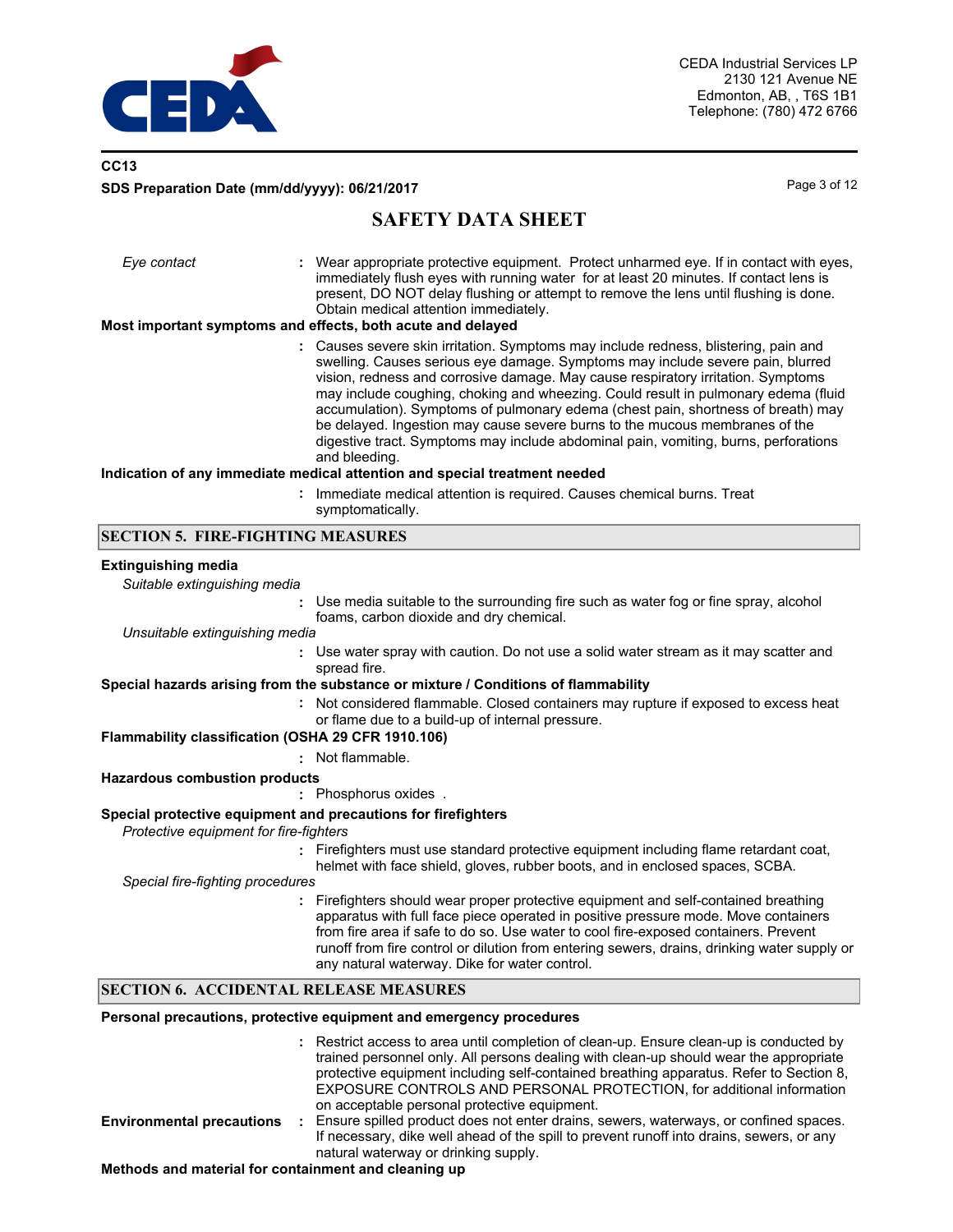

### **CC13 SDS Preparation Date (mm/dd/yyyy): 06/21/2017** Page 4 of 12

## **SAFETY DATA SHEET**

Remove all sources of ignition. Ventilate area of release. Stop the spill at source if it is **:** safe to do so. Dike for water control. Dilute alkali with water and neutralize with acids (e.g. acetic acid/vinegar) Contain and absorb spilled liquid with non-combustible, inert absorbent material (e.g. sand), then place absorbent material into a container for later disposal (see Section 13). Notify the appropriate authorities as required.

#### **Special spill response procedures**

- **:** If a spill/release in excess of the EPA reportable quantity is made into the environment, immediately notify the national response center in the United States (phone: 1-800-424-8802).
	- US CERCLA Reportable quantity (RQ): See section 15.

### **SECTION 7. HANDLING AND STORAGE**

#### **Precautions for safe handling**

|                                    | : Wear protective gloves/clothing and eye/face protection. Use only in well-ventilated<br>areas. Do not breathe fumes or mists. Avoid contact with skin, eyes and clothing.<br>Wash thoroughly after handling. Keep away from heat and flame. Keep away from<br>incompatibles. Keep containers tightly closed when not in use.                                                      |
|------------------------------------|-------------------------------------------------------------------------------------------------------------------------------------------------------------------------------------------------------------------------------------------------------------------------------------------------------------------------------------------------------------------------------------|
| <b>Conditions for safe storage</b> | Store in a well-ventilated place. Keep container tightly closed. Store locked up. Keep<br>away from incompatibles. Storage area should be clearly identified, clear of obstruction<br>and accessible only to trained and authorized personnel. Inspect periodically for<br>damage or leaks. Do not freeze. Store in corrosion-resistant containers. Avoid contact<br>with aluminum. |
| Incompatible materials             | : Water; Metals (e.g. tin, aluminum, zinc and alloys containing these metals) Strong<br>oxidizers (e.g. Chlorine, Peroxides, etc.), acids (e.g. sulfuric acid, nitric acid), caustics.<br>Amines Alcohols                                                                                                                                                                           |

### **SECTION 8. EXPOSURE CONTROLS / PERSONAL PROTECTION**

| <b>Exposure Limits:</b>         |                     |                    |                     |             |
|---------------------------------|---------------------|--------------------|---------------------|-------------|
| <b>Chemical Name</b>            | <b>ACGIH TLV</b>    |                    | <b>OSHA PEL</b>     |             |
|                                 | <b>TWA</b>          | <b>STEL</b>        | <b>PEL</b>          | <b>STEL</b> |
| <b>Phosphoric acid</b>          | 1 mg/m <sup>3</sup> | $3 \text{ mg/m}^3$ | 1 mg/m <sup>3</sup> | N/Av        |
| Dipropylene glycol methyl ether | 100ppm (skin)       | 150ppm (skin)      | 100ppm (skin)       | N/Av        |
| Citric acid                     | N/A <sub>v</sub>    | N/Av               | N/Av                | N/Av        |
| Nonylphenol, ethoxylated        | N/A <sub>v</sub>    | N/A <sub>v</sub>   | N/Av                | N/Av        |

### **Exposure controls**

### **Ventilation and engineering measures**

|                               | : Use only in well-ventilated areas. Use general or local exhaust ventilation to maintain<br>air concentrations below recommended exposure limits.                                                                                                                                                                                                                                                                                                                                 |
|-------------------------------|------------------------------------------------------------------------------------------------------------------------------------------------------------------------------------------------------------------------------------------------------------------------------------------------------------------------------------------------------------------------------------------------------------------------------------------------------------------------------------|
| <b>Respiratory protection</b> | : Respiratory protection is required if the concentrations exceed the TLV.<br>NIOSH-approved respirators are recommended. A self contained breathing apparatus<br>should be used in emergency situations or instances where exposure levels are not<br>known. Seek advice from respiratory protection specialists. Respirators should be<br>selected based on the form and concentration of contaminants in air, and in<br>accordance with OSHA (29 CFR 1910.134) or CSA Z94.4-02. |
| <b>Skin protection</b>        | : Wear protective gloves/clothing. Advice should be sought from glove suppliers.                                                                                                                                                                                                                                                                                                                                                                                                   |
| Eye / face protection         | : Wear eye/face protection. Safety glasses with side-shields or chemical splash<br>goggles.                                                                                                                                                                                                                                                                                                                                                                                        |
| Other protective equipment    | An eyewash station and safety shower should be made available in the immediate<br>working area. Other equipment may be required depending on workplace standards.                                                                                                                                                                                                                                                                                                                  |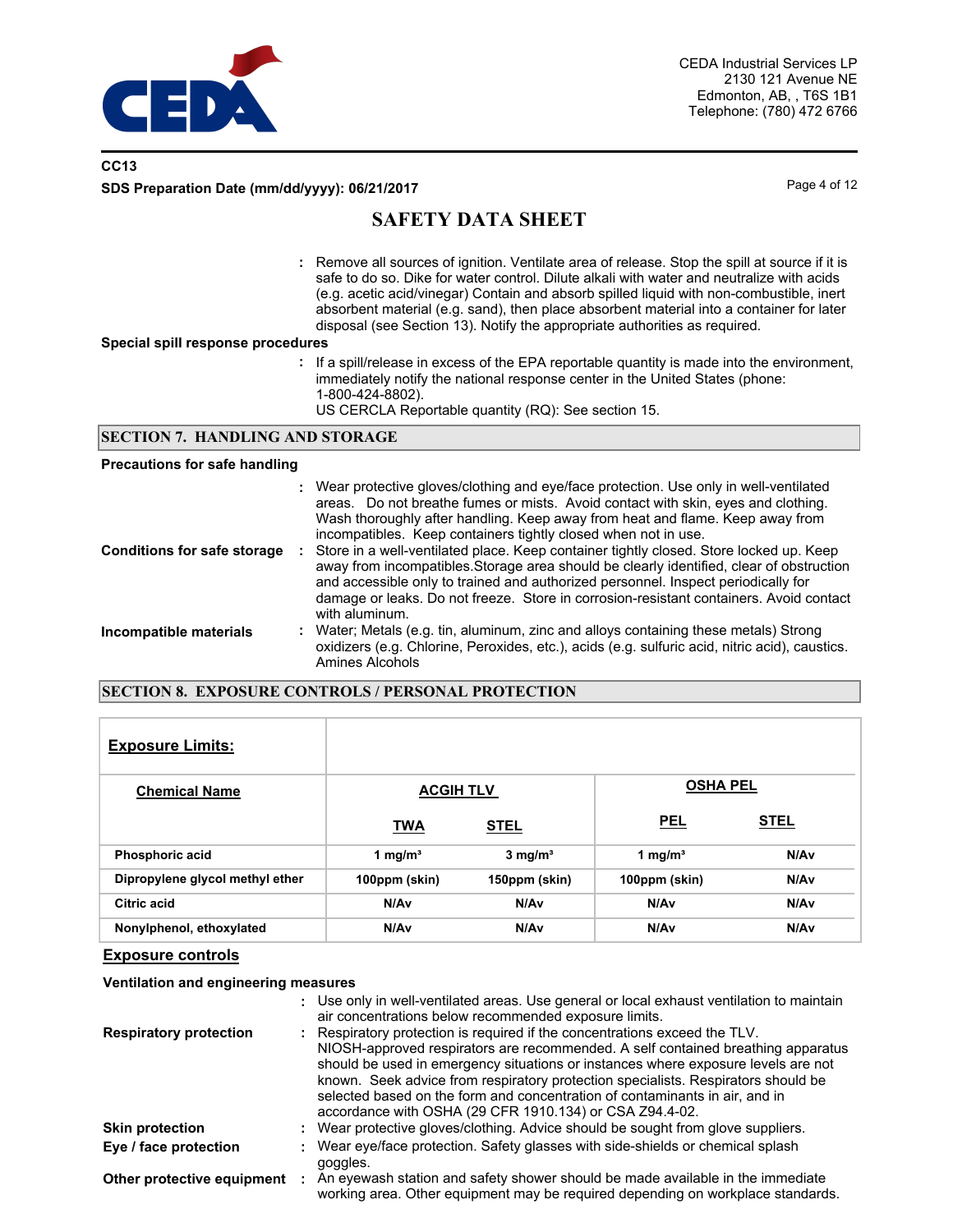

## **CC13 SDS Preparation Date (mm/dd/yyyy): 06/21/2017** Page 5 of 12

# **SAFETY DATA SHEET**

#### **General hygiene considerations**

**:** Do not breathe fumes or mists. Do not ingest. Avoid contact with skin, eyes and clothing. Do not eat, drink, smoke or use cosmetics while working with this product. Upon completion of work, wash hands before eating, drinking, smoking or use of toilet facilities. Remove soiled clothing and wash it thoroughly before reuse.

| <b>SECTION 9. PHYSICAL AND CHEMICAL PROPERTIES</b>                              |                                                                                    |  |  |  |  |  |
|---------------------------------------------------------------------------------|------------------------------------------------------------------------------------|--|--|--|--|--|
| Appearance                                                                      | Clear to yellow liquid.                                                            |  |  |  |  |  |
| <b>Odour</b>                                                                    | Odorless.                                                                          |  |  |  |  |  |
| <b>Odour threshold</b>                                                          | Not applicable.                                                                    |  |  |  |  |  |
| pH                                                                              | $1 - 2$                                                                            |  |  |  |  |  |
| <b>Melting/Freezing point</b>                                                   | $\div$ -20 to -25 $^{\circ}$ C                                                     |  |  |  |  |  |
| Initial boiling point and boiling range                                         |                                                                                    |  |  |  |  |  |
|                                                                                 | Not available.                                                                     |  |  |  |  |  |
| <b>Flash point</b>                                                              | Not applicable.                                                                    |  |  |  |  |  |
| <b>Flashpoint (Method)</b>                                                      | : Not applicable.                                                                  |  |  |  |  |  |
| <b>Evaporation rate (BuAe = 1)</b> : $N/Av$                                     |                                                                                    |  |  |  |  |  |
| Flammability (solid, gas)                                                       | : Not applicable.                                                                  |  |  |  |  |  |
| Lower flammable limit (% by vol.)                                               |                                                                                    |  |  |  |  |  |
|                                                                                 | Not applicable.                                                                    |  |  |  |  |  |
| Upper flammable limit (% by vol.)                                               |                                                                                    |  |  |  |  |  |
|                                                                                 | : Not applicable.                                                                  |  |  |  |  |  |
| <b>Oxidizing properties</b>                                                     | None known.                                                                        |  |  |  |  |  |
| <b>Explosive properties</b>                                                     | : Not explosive                                                                    |  |  |  |  |  |
| Vapour pressure                                                                 | : Not available.                                                                   |  |  |  |  |  |
| <b>Vapour density</b>                                                           | : Not available.                                                                   |  |  |  |  |  |
| Relative density / Specific gravity                                             |                                                                                    |  |  |  |  |  |
|                                                                                 | 1.20                                                                               |  |  |  |  |  |
| Solubility in water                                                             | : Very soluble                                                                     |  |  |  |  |  |
| Other solubility(ies)                                                           | : Not available.                                                                   |  |  |  |  |  |
| Partition coefficient: n-octanol/water or Coefficient of water/oil distribution |                                                                                    |  |  |  |  |  |
|                                                                                 | : $N/Ap$                                                                           |  |  |  |  |  |
| <b>Auto-ignition temperature</b>                                                | : $N/Ap$                                                                           |  |  |  |  |  |
| Decomposition temperature :                                                     | Not available.                                                                     |  |  |  |  |  |
| <b>Viscosity</b>                                                                | Not available.                                                                     |  |  |  |  |  |
| Volatiles (% by weight)                                                         | : Not available.                                                                   |  |  |  |  |  |
| <b>Volatile organic Compounds (VOC's)</b>                                       |                                                                                    |  |  |  |  |  |
|                                                                                 | : N/Av                                                                             |  |  |  |  |  |
| Absolute pressure of container                                                  |                                                                                    |  |  |  |  |  |
|                                                                                 | N/Ap                                                                               |  |  |  |  |  |
| <b>Flame projection length</b>                                                  | : N/Ap                                                                             |  |  |  |  |  |
| Other physical/chemical comments                                                |                                                                                    |  |  |  |  |  |
|                                                                                 | : None known or reported by the manufacturer.                                      |  |  |  |  |  |
|                                                                                 |                                                                                    |  |  |  |  |  |
| <b>SECTION 10. STABILITY AND REACTIVITY</b>                                     |                                                                                    |  |  |  |  |  |
| <b>Reactivity</b>                                                               | : Not normally reactive. May be corrosive to metals. Contact with most metals will |  |  |  |  |  |
|                                                                                 | generate flammable hydrogen gas.                                                   |  |  |  |  |  |
| <b>Chemical stability</b>                                                       | Material is stable under normal conditions.                                        |  |  |  |  |  |
| Possibility of hazardous reactions                                              | : Hazardous polymerization does not occur.                                         |  |  |  |  |  |
|                                                                                 |                                                                                    |  |  |  |  |  |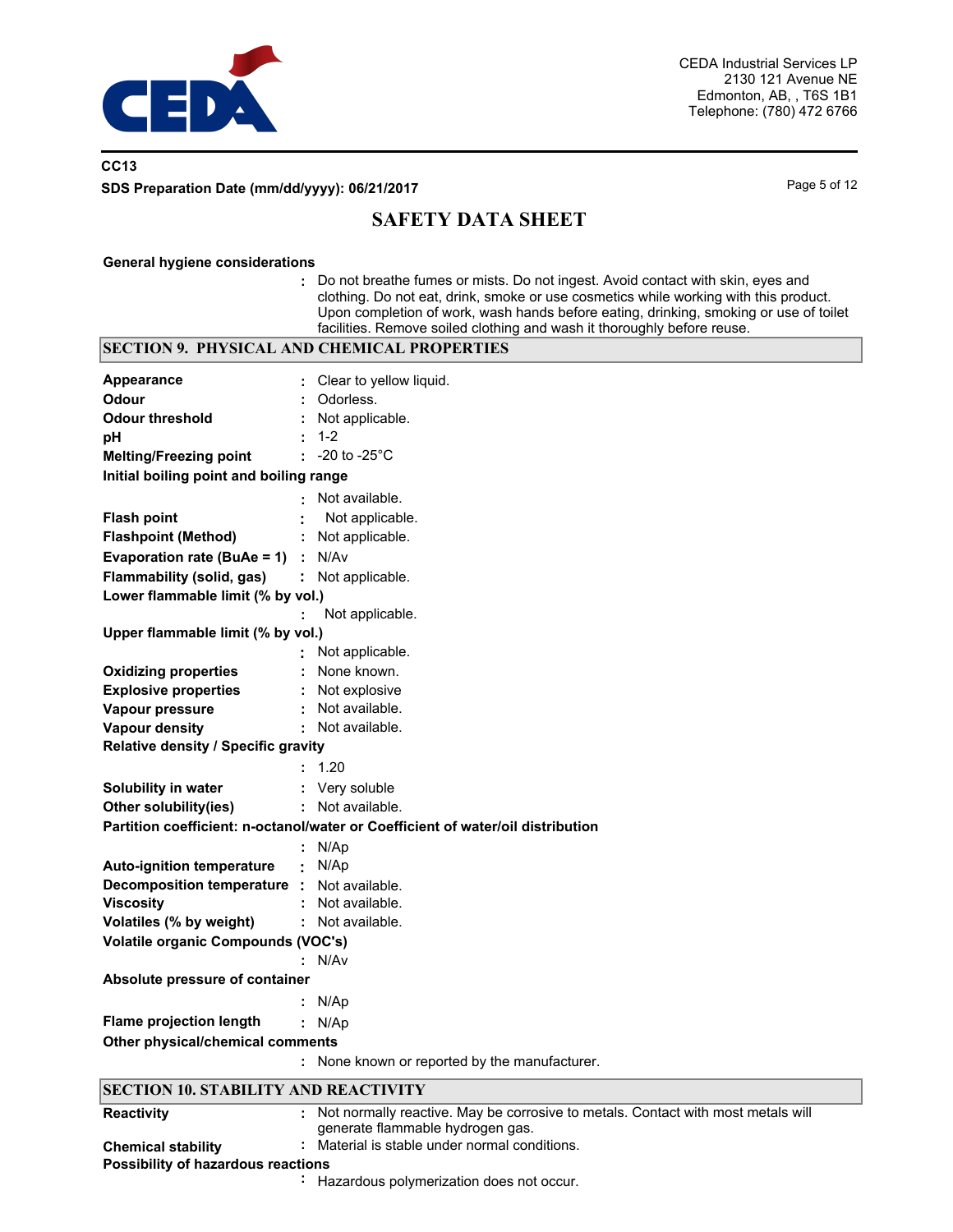

### **CC13 SDS Preparation Date (mm/dd/yyyy): 06/21/2017** Page 6 of 12

# **SAFETY DATA SHEET**

**Conditions to avoid** 

**:** Avoid heat and open flame. Keep away from incompatibles. Keep container tightly closed when not in use. Avoid contact with water.

**Incompatible materials :** See Section 7 (Handling and Storage) for further details.

**Hazardous decomposition products**

None known, refer to hazardous combustion products in Section 5. **:**

### **SECTION 11. TOXICOLOGICAL INFORMATION**

### **Information on likely routes of exposure:**

|  | <b>Routes of entry inhalation</b> | <b>YES</b> |
|--|-----------------------------------|------------|
|  |                                   |            |

**Routes of entry skin & eye :** YES

**Routes of entry Ingestion :** YES

**Routes of exposure skin absorption**

**:** NO

### **Potential Health Effects:**

#### **Signs and symptoms of short-term (acute) exposure**

*Sign and symptoms Inhalation*

| Sign and symptoms ingestion                      |   | May cause severe irritation to the nose, throat and respiratory tract. Symptoms may<br>include coughing, choking and wheezing. Could result in pulmonary edema (fluid<br>accumulation). Symptoms of pulmonary edema (chest pain, shortness of breath) may<br>be delayed.                                                                                                                                            |
|--------------------------------------------------|---|---------------------------------------------------------------------------------------------------------------------------------------------------------------------------------------------------------------------------------------------------------------------------------------------------------------------------------------------------------------------------------------------------------------------|
|                                                  |   | May cause severe irritation and corrosive damage in the mouth, throat and stomach.<br>Symptoms may include abdominal pain, vomiting, burns, perforations, bleeding and<br>eventually death.                                                                                                                                                                                                                         |
| Sign and symptoms skin                           |   | : Causes skin burns. Symptoms may include redness, blistering, pain and swelling.                                                                                                                                                                                                                                                                                                                                   |
| Sign and symptoms eyes                           |   | Causes serious eye damage. Symptoms may include redness, pain, tearing and<br>conjunctivitis. Permanent eye damage including blindness could result.                                                                                                                                                                                                                                                                |
| <b>Potential Chronic Health Effects</b>          |   |                                                                                                                                                                                                                                                                                                                                                                                                                     |
|                                                  |   | Chronic skin contact with low concentrations may cause dermatitis.                                                                                                                                                                                                                                                                                                                                                  |
| <b>Mutagenicity</b>                              |   | Not expected to be mutagenic in humans.                                                                                                                                                                                                                                                                                                                                                                             |
| Carcinogenicity                                  |   | No components are listed as carcinogens by ACGIH, IARC, OSHA or NTP.                                                                                                                                                                                                                                                                                                                                                |
| <b>Reproductive effects &amp; Teratogenicity</b> |   |                                                                                                                                                                                                                                                                                                                                                                                                                     |
|                                                  |   | Not expected to have other reproductive effects.                                                                                                                                                                                                                                                                                                                                                                    |
| Sensitization to material                        | ÷ | Not expected to be a skin or respiratory sensitizer.                                                                                                                                                                                                                                                                                                                                                                |
| Specific target organ effects :                  |   | This material is classified as hazardous under U.S. OSHA regulations (29CFR)<br>1910.1200) (Hazcom 2012) and Canadian WHMIS regulations (Hazardous Products<br>Regulations) (WHMIS 2015). Classification: Specific Target Organ Toxicity, Single<br>Exposure - Category 3 (respiratory) May cause respiratory irritation.<br>The substance or mixture is not classified as specific target organ toxicant, repeated |
|                                                  |   | exposure.                                                                                                                                                                                                                                                                                                                                                                                                           |
| Medical conditions aggravated by overexposure    |   |                                                                                                                                                                                                                                                                                                                                                                                                                     |
|                                                  |   | Pre-existing skin, eye and respiratory disorders.                                                                                                                                                                                                                                                                                                                                                                   |
| <b>Synergistic materials</b>                     |   | Not available.                                                                                                                                                                                                                                                                                                                                                                                                      |
| <b>Toxicological data</b>                        |   | There is no data available for this product. The calculated ATE values for this mixture<br>are: ATE oral = $5725.73$ mg/kg<br>ATE dermal = $2971.56$ mg/kg                                                                                                                                                                                                                                                          |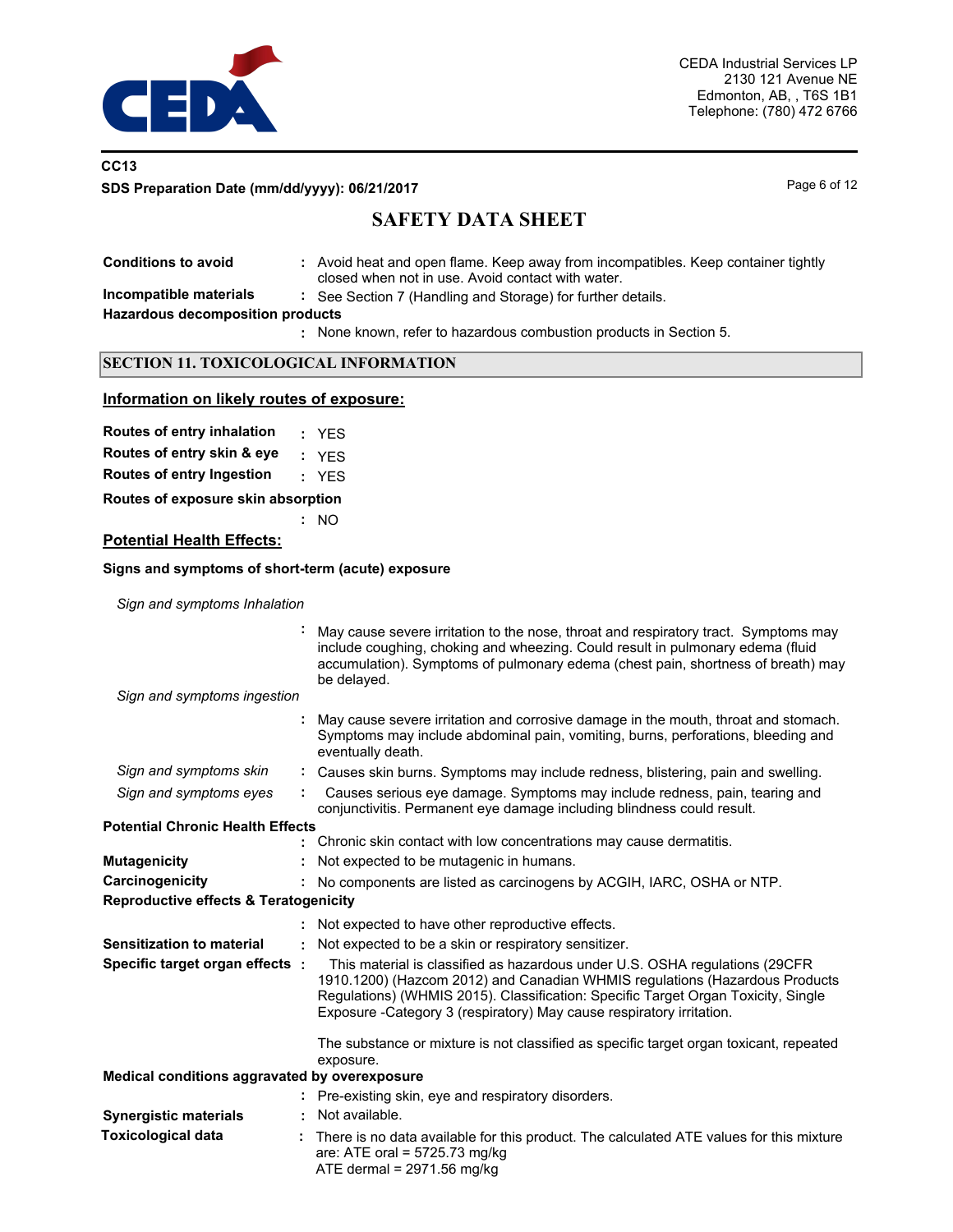

## **CC13 SDS Preparation Date (mm/dd/yyyy): 06/21/2017** Page 7 of 12

# **SAFETY DATA SHEET**

|                                    | $LC_{50}(4hr)$   | $LD_{50}$                             |                                           |  |
|------------------------------------|------------------|---------------------------------------|-------------------------------------------|--|
| <b>Chemical name</b>               | inh, rat         | (Oral, rat)                           | (Rabbit, dermal)                          |  |
| Phosphoric acid                    | N/A <sub>v</sub> | 3500 mg/kg (85%); 4400<br>mg/kg (75%) | > 1260 mg/kg (85%); ><br>3160 mg/kg (75%) |  |
| Dipropylene glycol methyl<br>ether | $>3$ mg/L        | 5120mg/kg                             | 9480mg/kg                                 |  |
| Citric acid                        | N/Av             | 3000 mg/kg                            | > 2000 mg/kg (No<br>mortality)            |  |
| Nonylphenol, ethoxylated           | N/Av             | 1310 mg/kg                            | 2000 mg/kg                                |  |

### **Other important toxicologica**l **hazards**

**:** None known or reported by the manufacturer.

### **SECTION 12. ECOLOGICAL INFORMATION**

**Ecotoxicity :**

The ecological characteristics of this product have not been fully investigated. The product should not be allowed to enter drains or water courses, or be deposited where it can affect ground or surface waters. Toxicity is primarily associated with pH.

### *Ecotoxicity data:*

| Ingredients                     |               | <b>Toxicity to Fish</b>             |               |                 |  |  |
|---------------------------------|---------------|-------------------------------------|---------------|-----------------|--|--|
|                                 | <b>CAS No</b> | LC50 / 96h                          | NOEC / 21 day | <b>M</b> Factor |  |  |
| Phosphoric acid                 | 7664-38-2     | 75.1 mg/L (Japanese<br>ricefish)    | N/Av          | None.           |  |  |
| Dipropylene glycol methyl ether | 34590-94-8    | >10000mg/L (Fathead<br>minnow)      | N/Av          | None.           |  |  |
| Citric acid                     | 77-92-9       | 1516 mg/L (Bluegill<br>sunfish)     | N/Av          | None.           |  |  |
| Nonylphenol, ethoxylated        | 9016-45-9     | 2.5 - 12.5 mg/L (Fathead<br>minnow) | N/Av          | None.           |  |  |

| Ingredients                     | <b>CAS No</b> | <b>Toxicity to Daphnia</b>        |                         |                 |  |  |
|---------------------------------|---------------|-----------------------------------|-------------------------|-----------------|--|--|
|                                 |               | EC50 / 48h                        | NOEC / 21 day           | <b>M</b> Factor |  |  |
| Phosphoric acid                 | 7664-38-2     | 376 mg/L (Daphnia<br>magna)       | N/Av                    | None.           |  |  |
| Dipropylene glycol methyl ether | 34590-94-8    | 1919mg/L (Daphnia<br>magna)       | 0.5mg/L (Daphnia magna) | None.           |  |  |
| Citric acid                     | 77-92-9       | 1535 mg/L/24hr (Daphnia<br>magna) | N/Av                    | None.           |  |  |
| Nonylphenol, ethoxylated        | 9016-45-9     | 4.8 mg/L (Daphnia<br>magna)       | N/Av                    | None.           |  |  |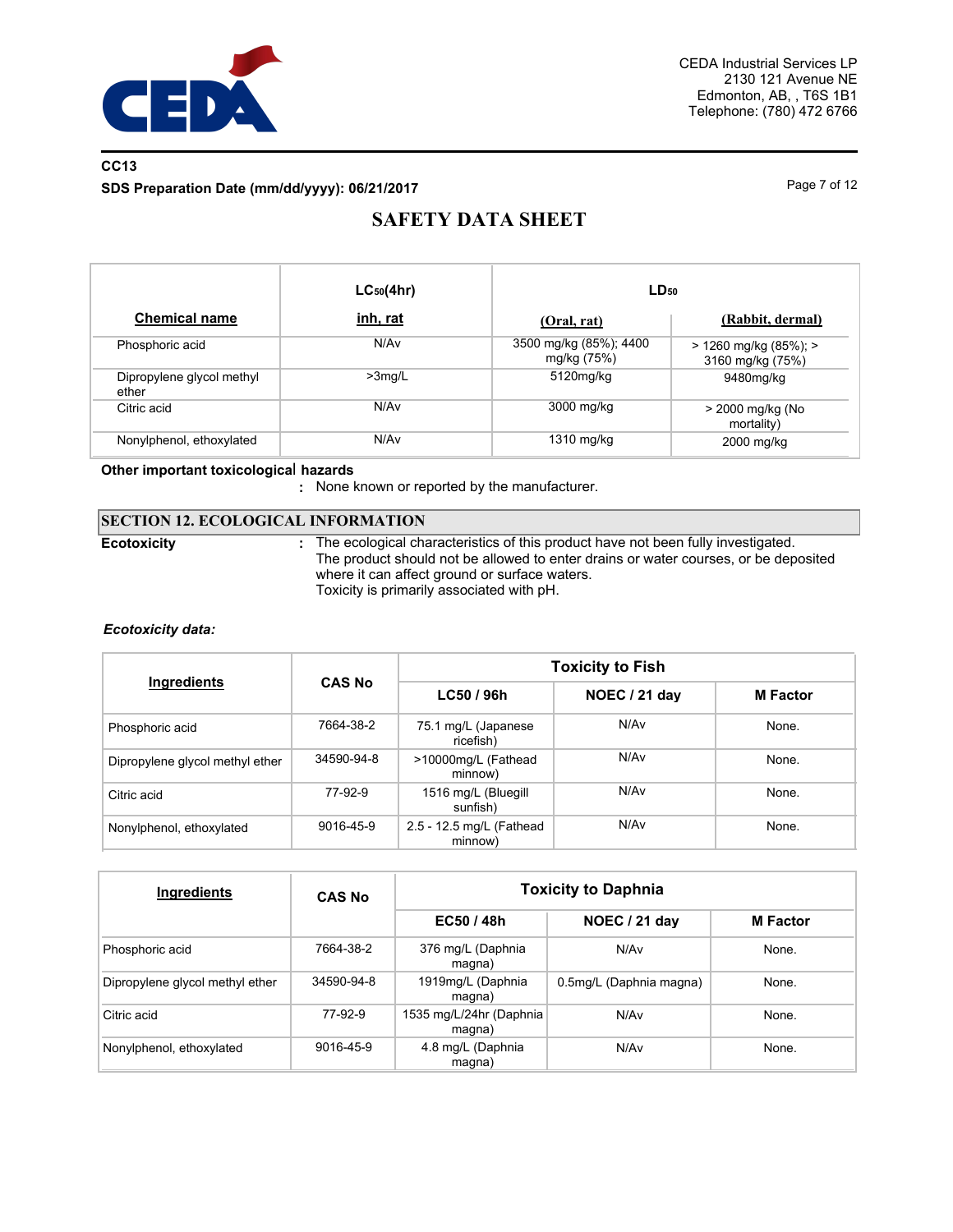

### **CC13 SDS Preparation Date (mm/dd/yyyy): 06/21/2017** Page 8 of 12

# **SAFETY DATA SHEET**

| Ingredients                     | <b>CAS No</b> | <b>Toxicity to Algae</b>            |                       |                 |  |  |
|---------------------------------|---------------|-------------------------------------|-----------------------|-----------------|--|--|
|                                 |               | EC50 / 96h or 72h                   | NOEC / 96h or 72h     | <b>M</b> Factor |  |  |
| Phosphoric acid                 | 7664-38-2     | 32 mg/L/72hr (Green<br>algae)       | N/Av                  | None.           |  |  |
| Dipropylene glycol methyl ether | 34590-94-8    | >969mg/L (Green algae)              | 969mg/L (Green algae) | None.           |  |  |
| Citric acid                     | 77-92-9       | > 18 000 mg/L/96hr<br>(Green algae) | N/Av                  | None.           |  |  |
| Nonylphenol, ethoxylated        | 9016-45-9     | N/Av                                | N/Av                  | None.           |  |  |

### **Persistence and degradability**

No data is available on the product itself. **:**

### **Bioaccumulation potential :** No data is available on the product itself.

| <b>Components</b>                                   | Partition coefficient n-octanol/water (log Kow) | <b>Bioconcentration factor (BCF)</b> |
|-----------------------------------------------------|-------------------------------------------------|--------------------------------------|
| Phosphoric acid (CAS<br>7664-38-2)                  | $-0.77$                                         | N/Ap                                 |
| Dipropylene glycol methyl ether<br>(CAS 34590-94-8) | 0.0061                                          | <1                                   |
| Citric acid (CAS 77-92-9)                           | $-1.72$                                         | 3 (estimated)                        |
| Nonylphenol, ethoxylated (CAS<br>$9016 - 45 - 9$    | 3.7                                             | < 0.2. < 1.4                         |

### **Mobility in soil :** No data is available on the product itself.

### **Other Adverse Environmental effects**

No data is available on the product itself. **:**

### **SECTION 13. DISPOSAL CONSIDERATIONS**

| <b>Handling for Disposal</b> | : Handle waste according to recommendations in Section 7.                                                                                                                                                                                                                               |
|------------------------------|-----------------------------------------------------------------------------------------------------------------------------------------------------------------------------------------------------------------------------------------------------------------------------------------|
| <b>Methods of Disposal</b>   | : Dispose in accordance with all applicable federal, state, provincial and local<br>regulations.                                                                                                                                                                                        |
| <b>RCRA</b>                  | . If this product, as supplied, becomes a waste in the United States, it may meet the<br>criteria of a hazardous waste as defined under RCRA, Title 40 CFR 261. It is the<br>responsibility of the waste generator to determine the proper waste identification and<br>disposal method. |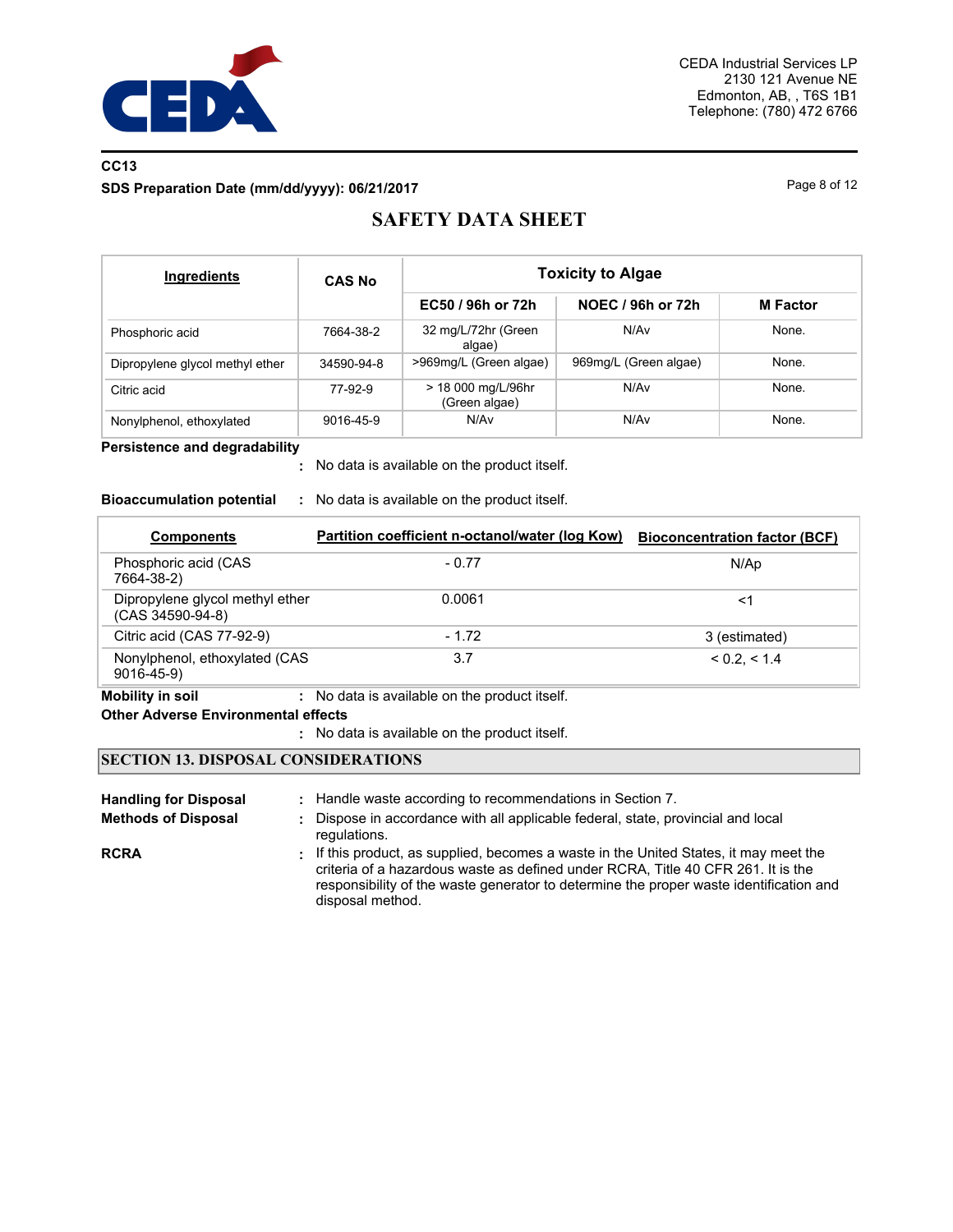

## **CC13 SDS Preparation Date (mm/dd/yyyy): 06/21/2017** Page 9 of 12

# **SAFETY DATA SHEET**

### **SECTION 14. TRANSPORT INFORMATION**

| <b>Regulatory</b><br><b>Information</b>              | <b>UN Number</b>                                                                                                                         | UN proper shipping name                                                                                                 | <b>Transport</b><br>hazard<br>class(es) | Packing<br>Group | Label |  |  |
|------------------------------------------------------|------------------------------------------------------------------------------------------------------------------------------------------|-------------------------------------------------------------------------------------------------------------------------|-----------------------------------------|------------------|-------|--|--|
| <b>TDG</b>                                           | UN3264                                                                                                                                   | CORROSIVE LIQUID, ACIDIC, INORGANIC, N.O.S.<br>(phosphoric acid)                                                        | 8                                       | Ш                |       |  |  |
| <b>TDG</b><br><b>Additional</b><br>information       | exceeding 30 kg gross mass.                                                                                                              | May be shipped as LIMITED QUANTITY when transported in quantities no larger than 1 Litre, in packages not               |                                         |                  |       |  |  |
| 49CFR/DOT                                            | <b>UN3264</b>                                                                                                                            | CORROSIVE LIQUID, ACIDIC, INORGANIC, N.O.S.<br>(Phosphoric Acid)                                                        | 8                                       | Ш                |       |  |  |
| 49CFR/DOT<br><b>Additional</b><br>information        | May be shipped as LIMITED QUANTITY when transported in quantities no larger than 1 Litre, in packages not<br>exceeding 30 kg gross mass. |                                                                                                                         |                                         |                  |       |  |  |
| <b>ICAO/IATA</b>                                     | UN3264                                                                                                                                   | Corrosive liquid, acidic, inorganic, n.o.s. (Phosphoric<br>Acid)                                                        | 8                                       | Ш                |       |  |  |
| <b>ICAO/IATA</b><br><b>Additional</b><br>information | Refer to ICAO/IATA Packing Instruction                                                                                                   |                                                                                                                         |                                         |                  |       |  |  |
| <b>IMDG</b>                                          | UN3264                                                                                                                                   | CORROSIVE LIQUID, ACIDIC, INORGANIC, N.O.S.<br>(Phosphoric Acid)                                                        | 8                                       | Ш                |       |  |  |
| <b>IMDG</b><br><b>Additional</b><br>information      |                                                                                                                                          | Consult the IMDG regulations for exceptions.                                                                            |                                         |                  |       |  |  |
| <b>Environmental hazards</b>                         | Special precautions for user:                                                                                                            | None reported by the manufacturer.<br>This product does not meet the criteria for an environmentally hazardous mixture, |                                         |                  |       |  |  |

according to the IMDG Code. See ECOLOGICAL INFORMATION, Section 12. **Transport in bulk according to Annex II of MARPOL 73/78 and the IBC Code**

**:** Not available.

### **SECTION 15 - REGULATORY INFORMATION**

### **US Federal Information:**

Components listed below are present on the following U.S. Federal chemical lists:

|                                    |            | <b>TSCA</b> | <b>CERCLA</b><br>Reportable       | <b>SARA TITLE III:</b><br>Sec. 302.<br><b>Extremely</b> | SARA TITLE III: Sec. 313, 40 CFR<br>372, Specific Toxic Chemical |                             |  |
|------------------------------------|------------|-------------|-----------------------------------|---------------------------------------------------------|------------------------------------------------------------------|-----------------------------|--|
| Ingredients                        | CAS#       | Inventory   | Quantity(RQ) (40<br>CFR 117.302): | <b>Hazardous</b><br>Substance, 40<br><b>CFR 355:</b>    | <b>Toxic Chemical</b>                                            | de minimus<br>Concentration |  |
| Phosphoric acid                    | 7664-38-2  | Yes         | 5000 lbs / 2270 kg                | None.                                                   | No                                                               | N/Ap                        |  |
| Dipropylene glycol<br>methyl ether | 34590-94-8 | Yes         | None.                             | N/AD                                                    | Yes                                                              | 1%                          |  |
| Citric acid                        | 77-92-9    | Yes         | None.                             | None.                                                   | <b>No</b>                                                        | N/Ap                        |  |
| Nonylphenol, ethoxylated           | 9016-45-9  | Yes         | None.                             | None.                                                   | No                                                               | N/AD                        |  |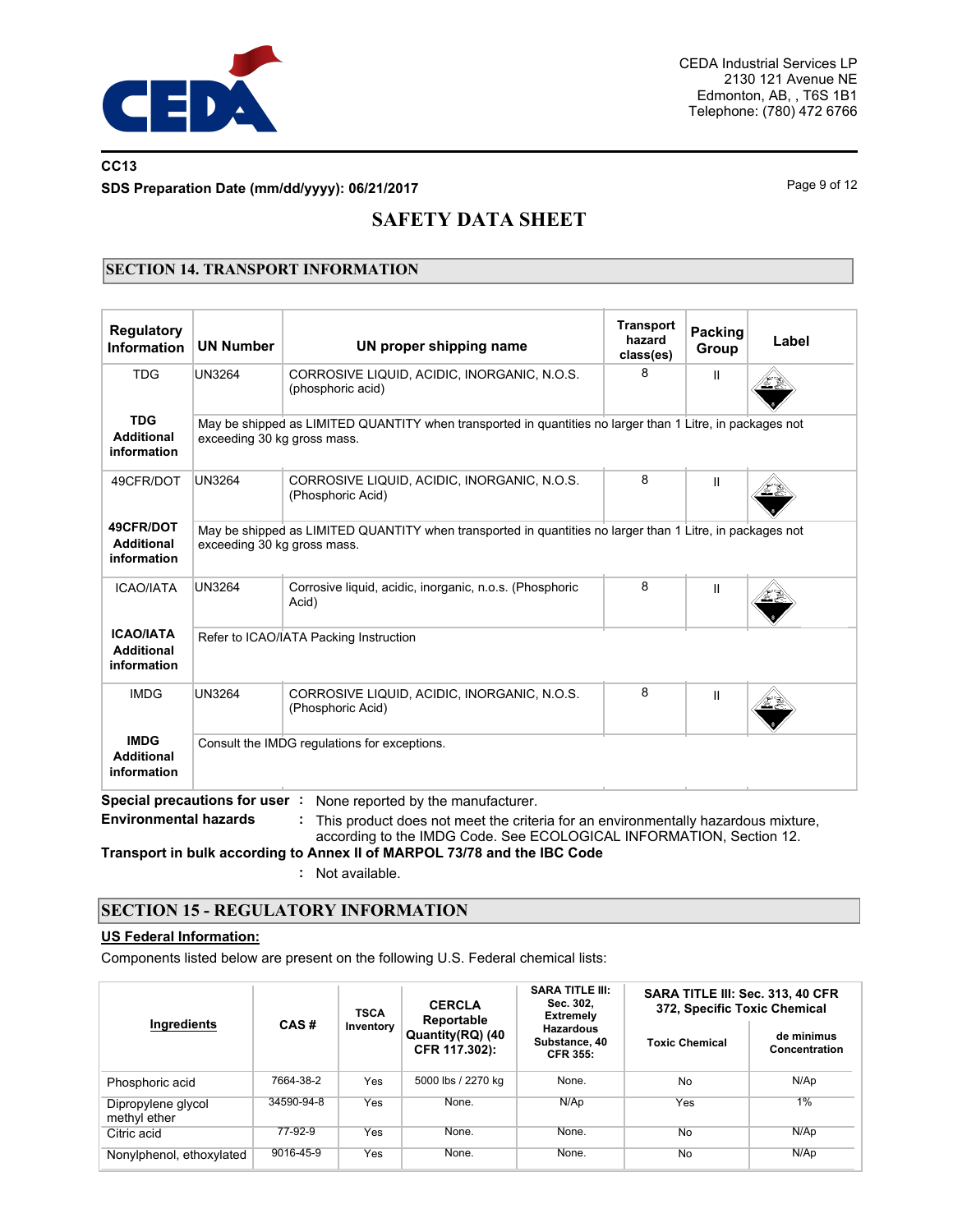

### **CC13 SDS Preparation Date (mm/dd/yyyy): 06/21/2017** Page 10 of 12

# **SAFETY DATA SHEET**

SARA TITLE III: Sec. 311 and 312, SDS Requirements, 40 CFR 370 Hazard Classes: Skin corrosion;Corrosive to metals ;Serious eye damage;Specific target organ toxicity, single exposure. Under SARA Sections 311 and 312, the EPA has established threshold quantities for the reporting of hazardous chemicals. The current thresholds are 500 pounds or the threshold planning quantity (TPQ), whichever is lower, for extremely hazardous substances and 10,000 pounds for all other hazardous chemicals.

### **US State Right to Know Laws:**

The following chemicals are specifically listed by individual States:

| Ingredients                        | CAS#       | <b>California Proposition 65</b> |                         | <b>State "Right to Know" Lists</b> |     |     |           |           |           |
|------------------------------------|------------|----------------------------------|-------------------------|------------------------------------|-----|-----|-----------|-----------|-----------|
|                                    |            | Listed                           | <b>Type of Toxicity</b> | CA                                 | MА  | ΜN  | <b>NJ</b> | <b>PA</b> | <b>RI</b> |
| Phosphoric acid                    | 7664-38-2  | No                               | N/Ap                    | No                                 | Yes | Yes | Yes       | Yes       | Yes       |
| Dipropylene glycol methyl<br>ether | 34590-94-8 | No                               | N/Ap                    | Yes                                | Yes | Yes | Yes       | Yes       | Yes       |
| Citric acid                        | 77-92-9    | No                               | N/Ap                    | No                                 | No  | No  | No        | No        | No        |
| Nonylphenol, ethoxylated           | 9016-45-9  | No                               | N/Ap                    | No                                 | No  | No  | No.       | No        | No        |

### **Canadian Information:**

WHMIS information: Refer to Section 2 for a WHMIS Classification for this product. Canadian Environmental Protection Act (CEPA) information: All ingredients listed appear on the Domestic Substances List (DSL).

### **International Information:**

Components listed below are present on the following International Inventory list:

| Ingredients                        | CAS#       | European<br><b>EINECs</b> | Australia<br><b>AICS</b> | <b>Philippines</b><br><b>PICCS</b> | <b>Japan ENCS</b> | Korea<br><b>KECI/KECL</b> | China<br><b>IECSC</b> | NewZealand<br>IOC.                                  |
|------------------------------------|------------|---------------------------|--------------------------|------------------------------------|-------------------|---------------------------|-----------------------|-----------------------------------------------------|
| Phosphoric acid                    | 7664-38-2  | 231-633-2                 | Present                  | Present                            | $(1)-422$         | KE-27427                  | Present               | HSR001545.<br>HSR001571<br>(dilution)               |
| Dipropylene glycol<br>methyl ether | 34590-94-8 | 252-104-2                 | Present                  | Present                            | Present           | Present                   | Present               | Present                                             |
| Citric acid                        | 77-92-9    | 201-069-1                 | Present                  | Present                            | $(2) - 1318$      | KE-20831                  | Present               | HSR003138                                           |
| Nonylphenol, ethoxylated           | 9016-45-9  | 500-024-6                 | Present                  | Present                            | $(7)-172$         | KE-26244                  | Present               | HSR003054:<br>HSR006598,<br>HSR006618<br>(dilution) |

### **SECTION 16. OTHER INFORMATION**

**Legend :**

ACGIH: American Conference of Governmental Industrial Hygienists

CA: California

CAS: Chemical Abstract Services

CERCLA: Comprehensive Environmental Response, Compensation, and Liability Act of 1980

CFR: Code of Federal Regulations

CSA: Canadian Standards Association

DOT: Department of Transportation

EPA: Environmental Protection Agency

HMIS: Hazardous Materials Identification System

HSDB: Hazardous Substances Data Bank

IARC: International Agency for Research on Cancer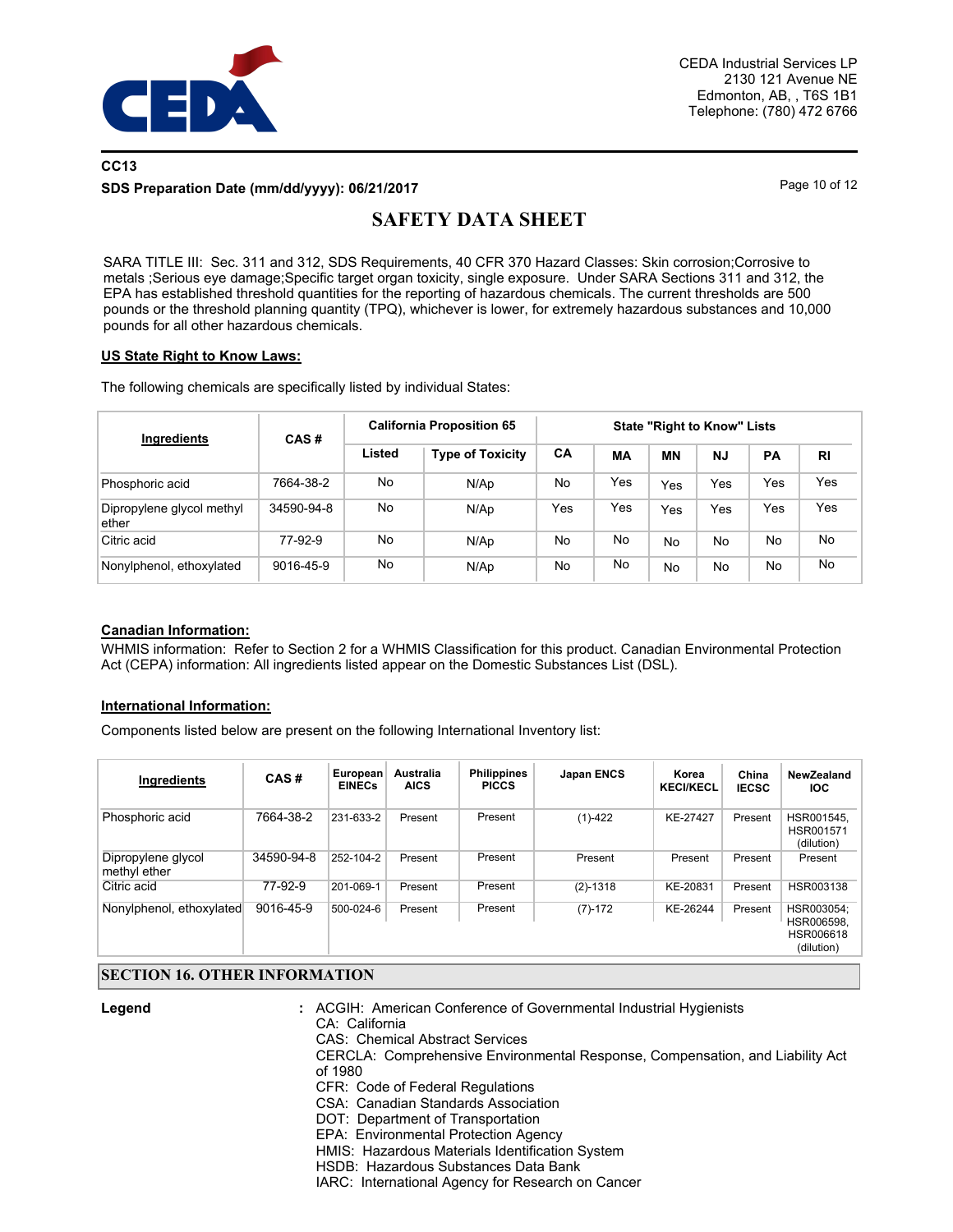

| CC <sub>13</sub>                              |               |
|-----------------------------------------------|---------------|
| SDS Preparation Date (mm/dd/yyyy): 06/21/2017 | Page 11 of 12 |

## **SAFETY DATA SHEET**

| References<br>Preparation Date (mm/dd/yyyy)<br>Other special considerations for handling                                                          | IATA: International Air Transport Association<br>ICAO: International Civil Aviation Organisation<br>IMDG: International Maritime Dangerous Goods<br>Inh: Inhalation<br>LC: Lethal Concentration<br>LD: Lethal Dose<br>MA: Massachusetts<br>MN: Minnesota<br>N/Ap: Not Applicable<br>N/Av: Not Available<br>NFPA: National Fire Protection Association<br>NJ: New Jersey<br>NTP: National Toxicology Program<br>OSHA: Occupational Safety and Health Administration<br>PA: Pennsylvania<br>PEL: Permissible exposure limit<br>RCRA: Resource Conservation and Recovery Act<br>RI: Rhode Island<br>STEL: Short Term Exposure Limit<br>TLV: Threshold Limit Values<br>TWA: Time Weighted Average<br>Biological Exposure Indices for 2016<br>2017(Chempendium, HSDB and RTECs).<br>4. Material Safety Data Sheets from manufacturer.<br>5. US EPA Title III List of Lists - 2017 version.<br>6. California Proposition 65 List - 2017 version.<br>eChemPortal, 2017.<br>06/21/2017 | NIOSH: National Institute of Occupational Safety and Health<br>RTECS: Registry of Toxic Effects of Chemical Substances<br>SARA: Superfund Amendments and Reauthorization Act<br>TDG: Canadian Transportation of Dangerous Goods Act & Regulations<br>WHMIS: Workplace Hazardous Materials Identification System<br>1. ACGIH, Threshold Limit Values for Chemical Substances and Physical Agents &<br>2. International Agency for Research on Cancer Monographs, searched 2017<br>3. Canadian Centre for Occupational Health and Safety, CCInfoWeb databases,<br>7. OECD - The Global Portal to Information on Chemical Substances -<br>: Provide adequate information, instruction and training for operators. |  |
|---------------------------------------------------------------------------------------------------------------------------------------------------|--------------------------------------------------------------------------------------------------------------------------------------------------------------------------------------------------------------------------------------------------------------------------------------------------------------------------------------------------------------------------------------------------------------------------------------------------------------------------------------------------------------------------------------------------------------------------------------------------------------------------------------------------------------------------------------------------------------------------------------------------------------------------------------------------------------------------------------------------------------------------------------------------------------------------------------------------------------------------------|----------------------------------------------------------------------------------------------------------------------------------------------------------------------------------------------------------------------------------------------------------------------------------------------------------------------------------------------------------------------------------------------------------------------------------------------------------------------------------------------------------------------------------------------------------------------------------------------------------------------------------------------------------------------------------------------------------------|--|
| <b>Prepared for:</b><br><b>CEDA Industrial Services LP</b><br>2130 121 Avenue NE<br>Edmonton, AB T6S 1B1<br>780-472-6766                          |                                                                                                                                                                                                                                                                                                                                                                                                                                                                                                                                                                                                                                                                                                                                                                                                                                                                                                                                                                                | <b>CEDA</b>                                                                                                                                                                                                                                                                                                                                                                                                                                                                                                                                                                                                                                                                                                    |  |
| Prepared by:<br>ICC The Compliance Center Inc.<br>Telephone: (888) 442-9628 (U.S.): (888) 977-4834 (Canada)<br>http://www.thecompliancecenter.com |                                                                                                                                                                                                                                                                                                                                                                                                                                                                                                                                                                                                                                                                                                                                                                                                                                                                                                                                                                                | <b>icc Compliance</b> Center                                                                                                                                                                                                                                                                                                                                                                                                                                                                                                                                                                                                                                                                                   |  |

## **DISCLAIMER**

This Safety Data Sheet was prepared by ICC The Compliance Center Inc. using information provided by CEDA